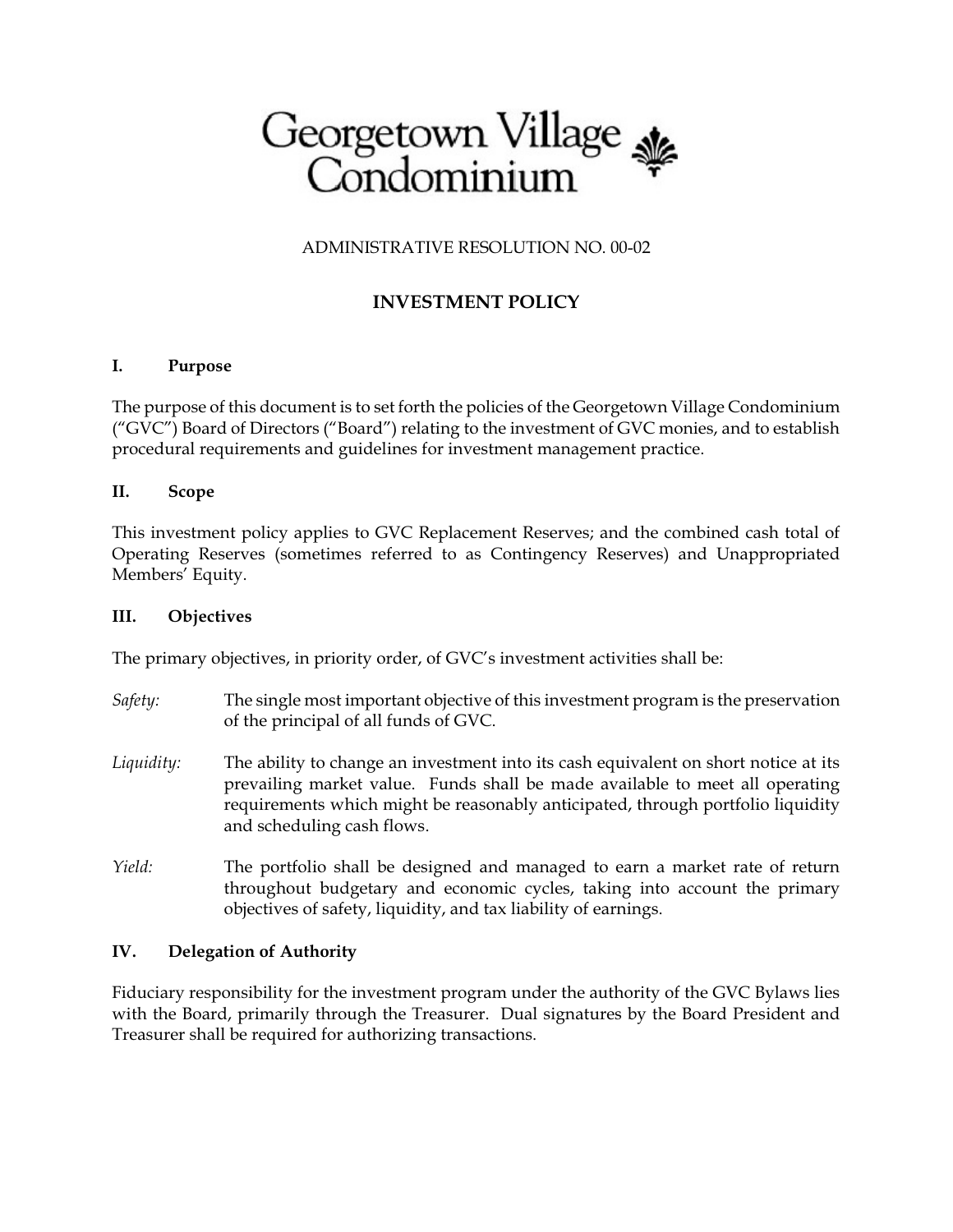### **V. Ethics and Conflict of Interest**

The GVC Board shall exercise their powers and duties in good faith and with a view to the interests of GVC and consistent with the purposes set forth in the GVC Declaration in accordance with Article III, Section 15 of the Bylaws. GVC Board and Finance Committee members, agents, and GVC employees involved in the investment process shall refrain from personal business activity that could conflict with proper execution of the investment program, or which could impair their ability to make impartial investment decisions. Board and Finance Committee members, agents, and GVC employees, shall disclose to the Board any material interests in financial institutions that conduct business or may be under consideration to conduct business with GVC, and they shall further disclose any significant personal financial/investment positions that could be related to the performance of the portfolio.

# **VI. Strategy**

To the extent feasible, maturities of all investments should be matched to projected future cash flow needs and outlay requirements. Therefore, investments shall be made in instruments that possess high liquidity or that can be converted to cash in a short period of time, consistent with the abovestated Objectives. Unless matched to a specific expenditure, GVC will not invest in securities maturing more than five (5) years from the date of purchase.

All GVC funds affected by this Policy which are not required for short-term cash flow or to maintain required compensating cash balances shall be invested in interest bearing investments or accounts. To reduce overall portfolio risk while attempting to attain market rates of return consistent with the primary objectives of safety and liquidity, diversification of investment shall be encouraged across types of investments, maturities of those investments, and institutions in which those investments are made.

# **VII. Authorized Investments**

No investments other than those allowed in the subsections below may be made without the approval of the Board:

# **A. Operating (Contingency) Reserves**

- Sweep Accounts backed by U.S. Treasury and Agency obligations at approved banks;
- $\triangle$  Certificates of Deposit fully insured by the Federal Deposit Insurance Corporation (FDIC);
- United States Treasury fixed-rate bills, notes and bonds;
- $\bullet$  Institutional Money Market Accounts fully insured by the FDIC; and
- Mutual or other Money Funds investing exclusively in portfolios comprised of securities that are direct obligations of the U.S. Treasury, and are SIPCinsured.